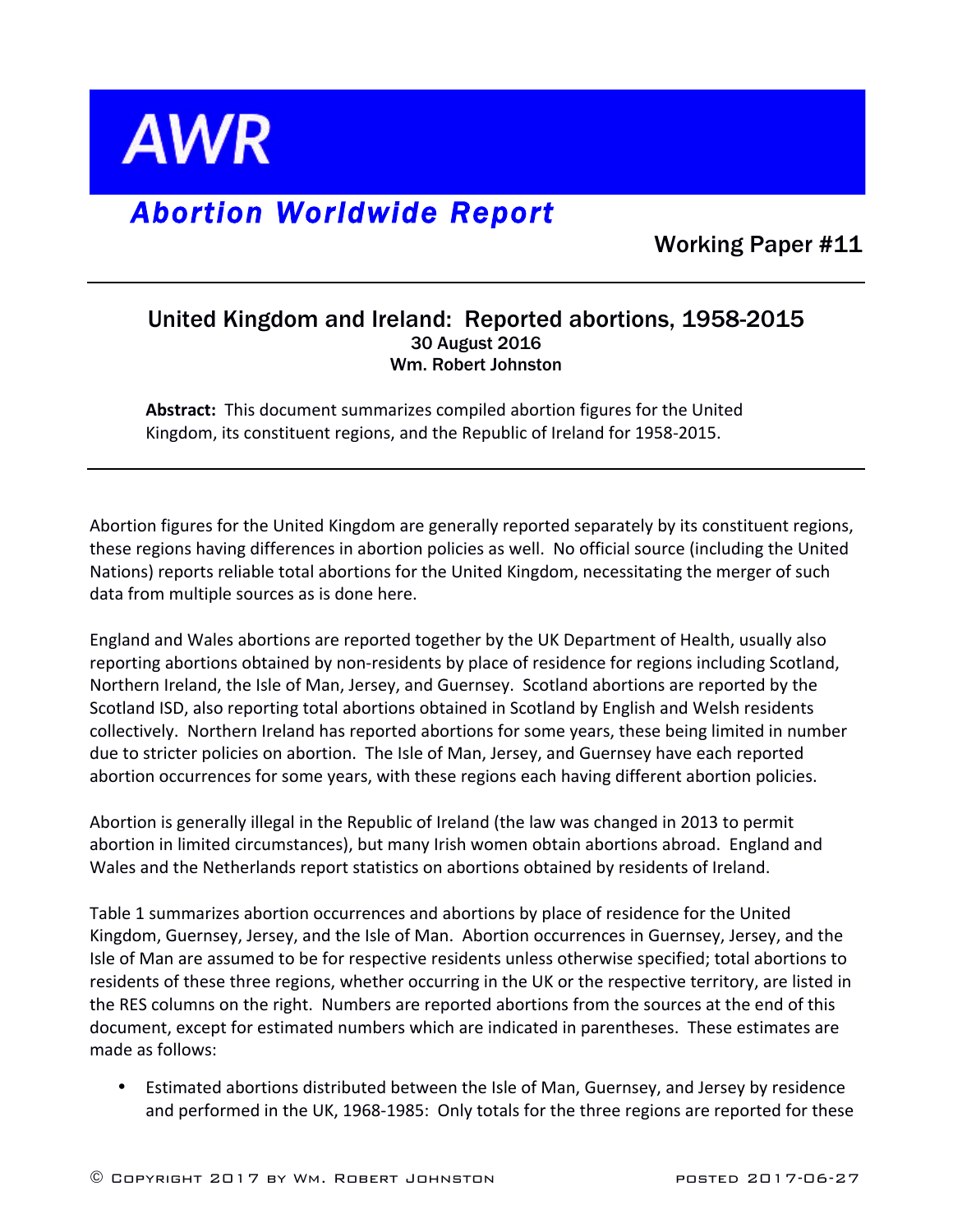years; they are allocated in proportion to live births for these regions with a higher abortion percentage for Jersey, given that the abortion percentages for the Isle of Man and Guernsey were both 17.5% in 1986-1987 while for Jersey it was 22.5%

- Estimated abortions distributed between Guernsey and Jersey by residence and performed in the UK, 1990-1993, 1995-1998, and 2001: Only totals for the two regions are reported for these years. The fractional distribution between the two regions was linearly interpolated to obtain these estimates.
- Abortions by Jersey residents obtained in Jersey, 1990-1993, 1997-2001, 2005-2007, and 2011-2013: Abortions performed in Jersey are assumed to be obtained by Jersey residents, given that 99.9% of abortions performed in Jersey in 2002-2004, 2008-2010, and 2014 were obtained by Jersey residents.
- Estimated abortions performed in Jersey in 1994-1996 and in Guernsey in 2001-2003: Estimated are linearly interpolated across these reporting gaps.
- Estimated abortions performed in Jersey in 2015 and in Guernsey in 2013-2015: These estimates are based on trends for the last three years in each region.

|      | <b>United Kingdom</b> | Guernsey | Jersey     | <b>Isle of Man</b> | <b>United Kingdom</b> | Guernsey   | Jersey     | Isle of Man |
|------|-----------------------|----------|------------|--------------------|-----------------------|------------|------------|-------------|
| year | occ                   | occ      | <b>OCC</b> | occ                | <b>RES</b>            | <b>RES</b> | <b>RES</b> | <b>RES</b>  |
| 1958 | 13,570                |          |            |                    |                       |            |            |             |
| 1959 | 13,900                |          |            |                    |                       |            |            |             |
| 1960 | 14,000                |          |            |                    |                       |            |            |             |
| 1961 | 14,300                |          |            |                    |                       |            |            |             |
| 1962 | 16,800                |          |            |                    |                       |            |            |             |
| 1963 | 16,600                |          |            |                    |                       |            |            |             |
| 1964 | 18,300                |          |            |                    |                       |            |            |             |
| 1965 | 19,500                |          |            |                    |                       |            |            |             |
| 1966 | 21,400                |          |            |                    |                       |            |            |             |
| 1967 | 27,200                |          |            |                    |                       |            |            |             |
| 1968 | 25,185                |          |            |                    | 23,991                | (10)       | (20)       | (10)        |
| 1969 | 58,375                |          |            |                    | 53,643                | (30)       | (50)       | (20)        |
| 1970 | 91,819                |          |            |                    | 81,198                | (40)       | (70)       | (50)        |
| 1971 | 133,110               |          |            |                    | 102,047               | (60)       | (100)      | (60)        |
| 1972 | 167,493               |          |            |                    | 117,758               | (80)       | (120)      | (90)        |
| 1973 | 174,691               |          |            |                    | 120,160               | (80)       | (140)      | (90)        |
| 1974 | 170,508               |          |            |                    | 119,123               | (100)      | (160)      | (110)       |
| 1975 | 147,029               |          |            |                    | 115,678               | (90)       | (170)      | (110)       |
| 1976 | 136,892               |          |            |                    | 111,118               | (90)       | (150)      | (100)       |
| 1977 | 140,338               |          |            |                    | 111,935               | (90)       | (190)      | (110)       |
| 1978 | 149,009               |          |            |                    | 121,484               | (100)      | (200)      | (120)       |

## Table 1. Abortion occurrences and abortions by residents for the United Kingdom, Guernsey, Jersey, and Isle of Man, 1958-2015.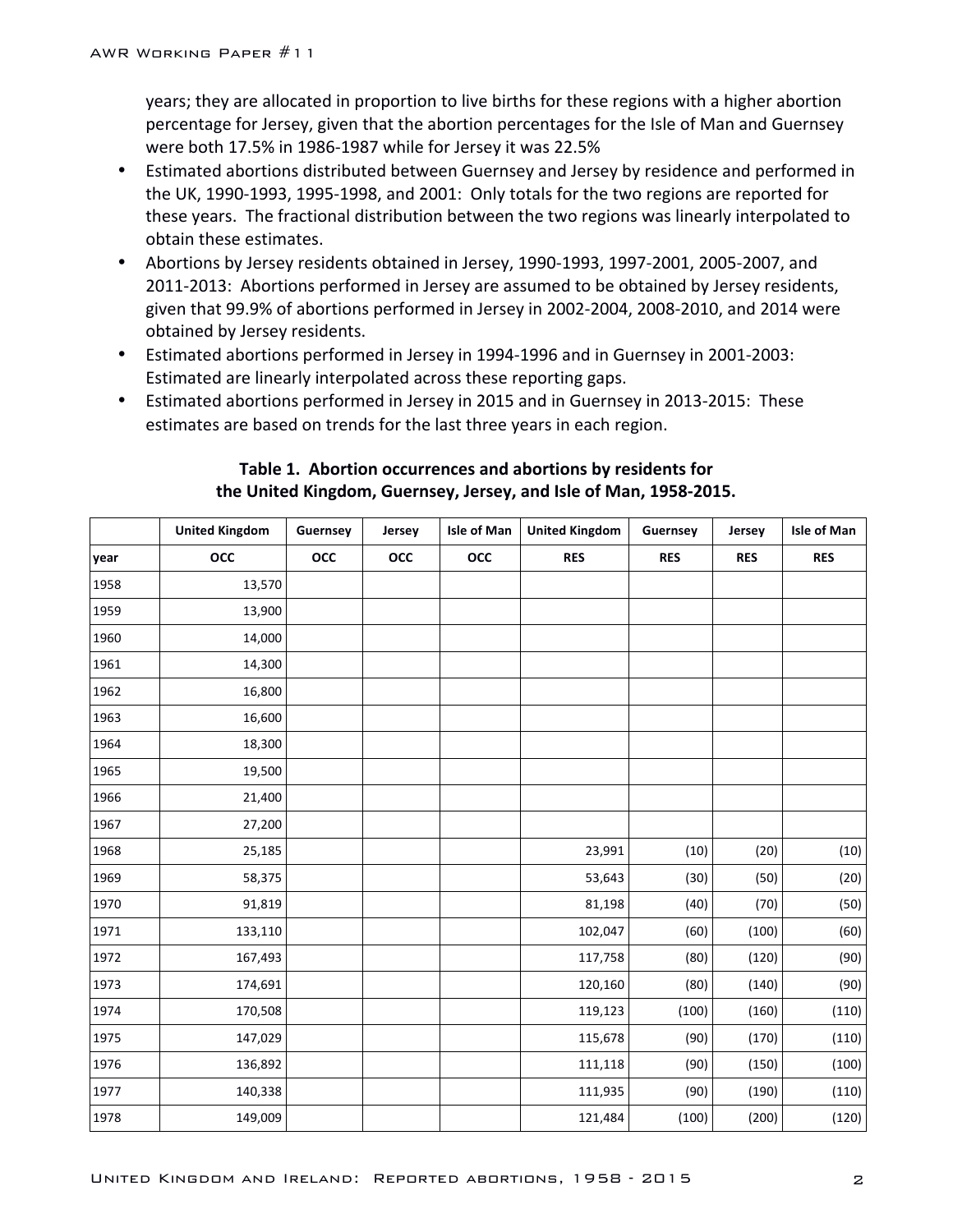| 1979 | 157,530 |       |       |   | 130,755 | (110) | (210) | (130)   |
|------|---------|-------|-------|---|---------|-------|-------|---------|
| 1980 | 168,808 |       |       |   | 139,548 | (120) | (230) | (140)   |
| 1981 | 171,487 |       |       |   | 139,999 | (110) | (210) | (130)   |
| 1982 | 171,470 |       |       |   | 139,354 | (110) | (220) | (140)   |
| 1983 | 170,620 |       |       |   | 138,081 | (120) | (220) | (120)   |
| 1984 | 179,148 |       |       |   | 147,840 | (110) | (230) | (120)   |
| 1985 | 181,062 |       |       |   | 152,640 | (130) | (250) | (140)   |
| 1986 | 181,914 |       |       |   | 159,705 | 128   | 290   | 148     |
| 1987 | 183,736 |       |       |   | 168,128 | 139   | 287   | 158     |
| 1988 | 193,926 |       |       |   | 181,075 | 132   | 313   | 182     |
| 1989 | 194,183 |       |       |   | 183,258 | 166   | 322   | 221     |
| 1990 | 197,131 |       | 323   |   | 186,737 | (160) | (630) | 232     |
| 1991 | 190,590 |       | 307   |   | 180,909 | (160) | (610) | 191     |
| 1992 | 182,887 |       | 250   |   | 173,659 | (130) | (490) | 139     |
| 1993 | 179,790 |       | 296   |   | 170,975 | (140) | (560) | 139     |
| 1994 | 178,268 |       | (300) |   | 169,951 | 119   | (530) | 143     |
| 1995 | 174,781 |       | (300) |   | 167,285 | (100) | (470) | 124     |
| 1996 | 189,558 |       | (310) |   | 181,860 | (110) | (490) | 160     |
| 1997 | 191,934 | 57    | 312   |   | 184,205 | (110) | (390) | 174     |
| 1998 | 199,958 | 104   | 328   |   | 192,358 | (130) | (360) | 133     |
| 1999 | 195,501 | 92    | 291   |   | 187,702 | 119   | 326   | 180     |
| 2000 | 197,443 | 89    | 296   |   | 189,462 | 114   | 327   | 177     |
| 2001 | 198,478 | (100) | 301   |   | 190,462 | (130) | 322   | 139     |
| 2002 | 197,322 | (120) | 265   |   | 189,567 | (140) | (290) | 170     |
| 2003 | 203,032 | (130) | 231   |   | 195,599 | (150) | 250   | 134     |
| 2004 | 207,040 | 151   | 229   |   | 199,851 | 160   | 240   | 152     |
| 2005 | 207,097 | 126   | 218   |   | 200,594 | 135   | 233   | 161     |
| 2006 | 214,431 | 150   | 218   |   | 208,616 | 162   | 233   | 124     |
| 2007 | 219,454 | 106   | 200   | 5 | 214,030 | 119   | 224   | 140     |
| 2008 | 216,133 | 137   | 220   |   | 210,705 | 147   | 227   | 135     |
| 2009 | 208,930 | 97    | 215   |   | 203,648 | 109   | 224   | $111\,$ |
| 2010 | 209,131 | 110   | 200   |   | 203,931 | 119   | 209   | 128     |
| 2011 | 208,678 | 117   | 209   |   | 203,741 | 131   | 220   | 96      |
| 2012 | 203,587 | 110   | 215   |   | 198,819 | 116   | 224   | 98      |
| 2013 | 202,778 | (110) | 180   |   | 198,265 | (120) | 187   | 90      |
| 2014 | 201,885 | (110) | 163   |   | 197,348 | (120) | 168   | $90\,$  |
| 2015 | 203,101 | (110) | (140) |   | 198,902 | (120) | (150) | $105\,$ |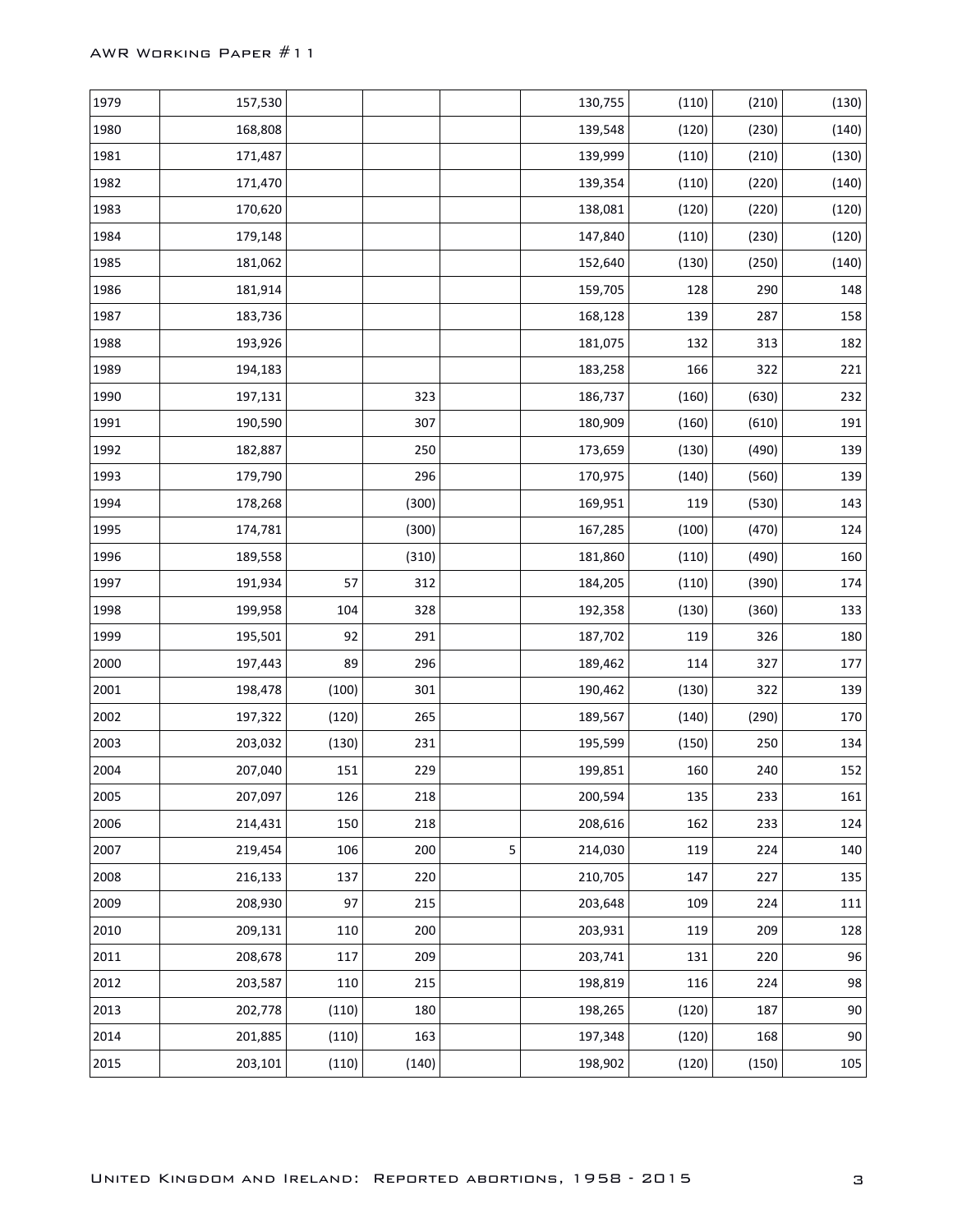$\Gamma$ 

Table 2 provides available data on abortions obtained abroad by residents of the Republic of Ireland.

| year | Abortions obtained in<br>the United Kingdom | <b>Abortions obtained</b><br>in the Netherlands | <b>Total abortions by</b><br>residents of Ireland |
|------|---------------------------------------------|-------------------------------------------------|---------------------------------------------------|
| 1968 | 64                                          |                                                 | 64                                                |
| 1969 | 123                                         |                                                 | 123                                               |
| 1970 | 261                                         |                                                 | 261                                               |
| 1971 | 578                                         |                                                 | 578                                               |
| 1972 | 975                                         |                                                 | 975                                               |
| 1973 | 1,195                                       |                                                 | 1,195                                             |
| 1974 | 1,421                                       |                                                 | 1,421                                             |
| 1975 | 1,575                                       |                                                 | 1,575                                             |
| 1976 | 1,821                                       |                                                 | 1,821                                             |
| 1977 | 2,185                                       |                                                 | 2,185                                             |
| 1978 | 2,550                                       |                                                 | 2,550                                             |
| 1979 | 2,809                                       |                                                 | 2,809                                             |
| 1980 | 3,324                                       |                                                 | 3,324                                             |
| 1981 | 3,603                                       |                                                 | 3,603                                             |
| 1982 | 3,654                                       |                                                 | 3,654                                             |
| 1983 | 3,677                                       |                                                 | 3,677                                             |
| 1984 | 3,948                                       |                                                 | 3,948                                             |
| 1985 | 3,888                                       |                                                 | 3,888                                             |
| 1986 | 3,918                                       |                                                 | 3,918                                             |
| 1987 | 3,673                                       |                                                 | 3,673                                             |
| 1988 | 3,839                                       |                                                 | 3,839                                             |
| 1989 | 3,721                                       |                                                 | 3,721                                             |
| 1990 | 4,064                                       |                                                 | 4,064                                             |
| 1991 | 4,154                                       |                                                 | 4,154                                             |
| 1992 | 4,254                                       |                                                 | 4,254                                             |
| 1993 | 4,402                                       |                                                 | 4,402                                             |
| 1994 | 4,590                                       |                                                 | 4,590                                             |
| 1995 | 4,532                                       |                                                 | 4,532                                             |
| 1996 | 4,894                                       |                                                 | 4,894                                             |
| 1997 | 5,340                                       |                                                 | 5,340                                             |
| 1998 | 5,891                                       |                                                 | 5,891                                             |
| 1999 | 6,226                                       |                                                 | 6,226                                             |
| 2000 | 6,391                                       |                                                 | 6,391                                             |
| 2001 | 6,673                                       |                                                 | 6,673                                             |

|  | Table 2. Abortions by residents of Ireland obtained in the United Kingdom and the Netherlands. |  |
|--|------------------------------------------------------------------------------------------------|--|
|--|------------------------------------------------------------------------------------------------|--|

 $\overline{\phantom{a}}$ 

 $\overline{\phantom{a}}$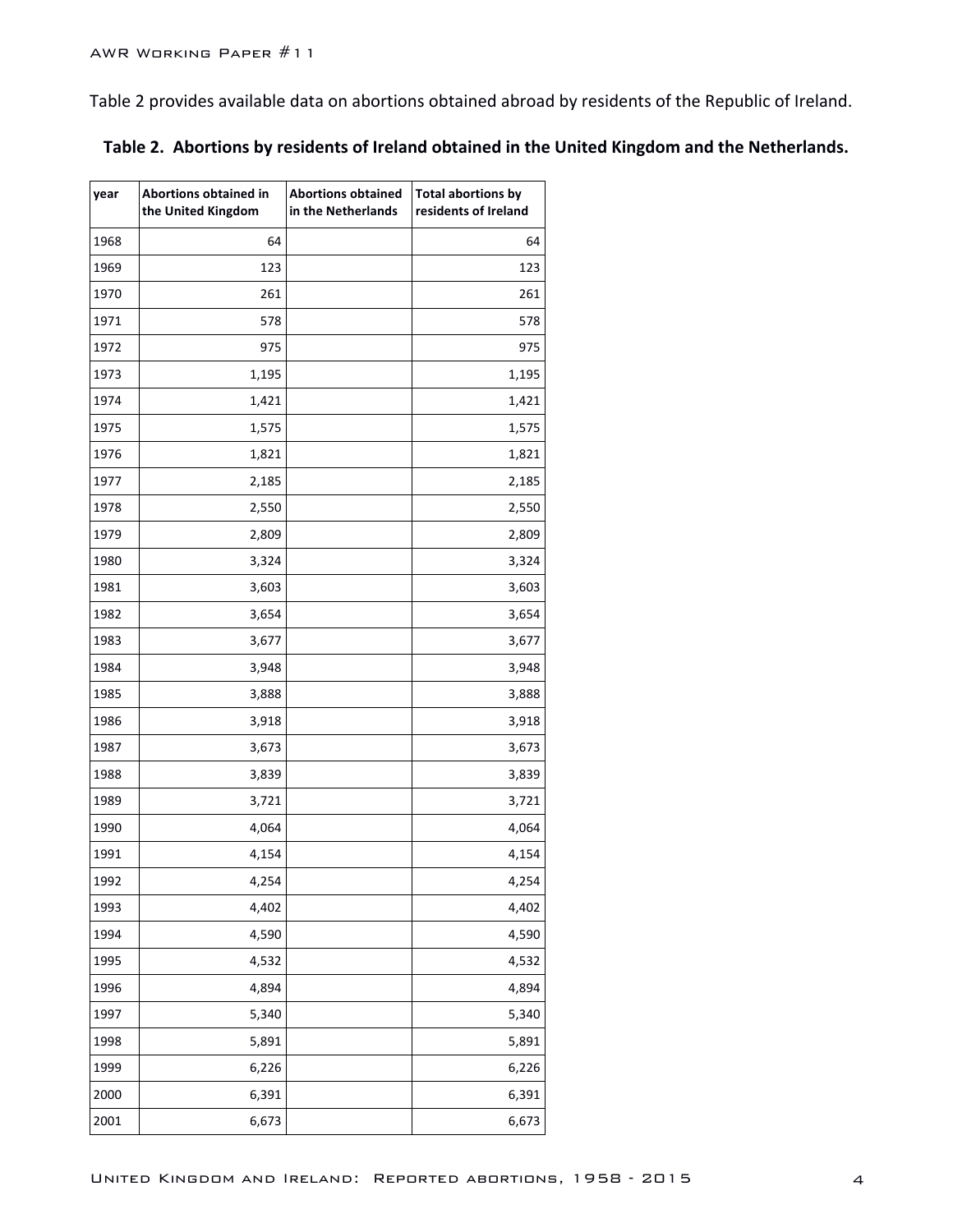| 2002 | 6,522 |     | 6,522 |
|------|-------|-----|-------|
| 2003 | 6,320 |     | 6,320 |
| 2004 | 6,217 |     | 6,217 |
| 2005 | 5,585 |     | 5,585 |
| 2006 | 5,042 | 461 | 5,503 |
| 2007 | 4,686 | 451 | 5,137 |
| 2008 | 4,600 | 351 | 4,951 |
| 2009 | 4,422 | 134 | 4,556 |
| 2010 | 4,402 | 31  | 4,433 |
| 2011 | 4,149 | 33  | 4,182 |
| 2012 | 3,982 | 24  | 4,006 |
| 2013 | 3,679 | 12  | 3,691 |
| 2014 | 3,735 | 16  | 3,751 |
| 2015 | 3,451 |     | 3,451 |

## **References**

\_\_\_\_\_\_\_\_\_\_\_\_\_\_\_\_\_\_\_\_

- B03a: BBC, 24 Sept. 2003, "Abortion figures concerns," *BBC News*, on line [http://news.bbc.co.uk/2/hi/europe/3135150.stm].
- C70a: Callahan, Daniel, 1970, Abortion: Law, Choice and Morality, Macmillan Co. (New York, NY).
- CHAG12a: Cataroche, J., and S. Bridgeman, 2012, "2008 health profile for Guernsey and Alderney," *States of Guernsey*, on line [http://www.gov.gg/CHttpHandler.ashx?id=74886&p=0].
- CHAJ03a: Health and Social Services Committee, 23 Sept. 2003, "Termination of pregnancy (Jersey) law 1997: report for 2002," States of Jersey, on line [http://www.statesassembly.gov.je/documents/reports/4585-14063-2392003.htm].
- CHAJ05a: Health and Social Services Committee, 15 March 2005, "Termination of pregnancy (Jersey) law 1997: report for 2003 and 2004," States of Jersey, on line [http://www.statesassembly.gov.je/documents/reports/13050-7417-1532005.htm].
- I16\*a: Irish Family Planning Association, 2016, "Abortion in Ireland: Statistics," IFPA, on line [https://www.ifpa.ie/Hot-Topics/Abortion/Statistics].
- O09a: Ogier, Thom, 28 Nov. 2009, "Is it right abortions are free yet IVF costs?," The Guernsey Press, on line [http://www.thisisguernsey.com/2009/11/28/is-it-right-abortions-are-free-yet-ivf-costs/].
- P08a: Peters, Claire, 21 May 2008, "Abortion law in Jersey," *BBC News*, on line [http:// www.bbc.co.uk/jersey/content/articles/2008/05/21/abortion\_law\_jersey\_feature.shtml].
- SCOT09a: ISD Scotland, 2009, "Abortions performed in Scotland and on Scottish residents in England & Wales," *ISD Scotland*, on line [http://www.isdscotland.org/isd/servlet/FileBuffer?namedFile=mat\_aas\_table607.xls&pContentDispos itionType=inline].
- SCOT10a: ISD Scotland, 2010, "Abortions performed in Scotland and on Scottish residents in England & Wales," *ISD Scotland*, on line [http://www.isdscotland.org/isd/servlet/FileBuffer?namedFile=mat\_aas\_table607.xls&pContentDispos itionType=inline].
- SCOT11a: ISD Scotland, 31 May 2011, "Abortion statistics year ending 31 December 2010," ISD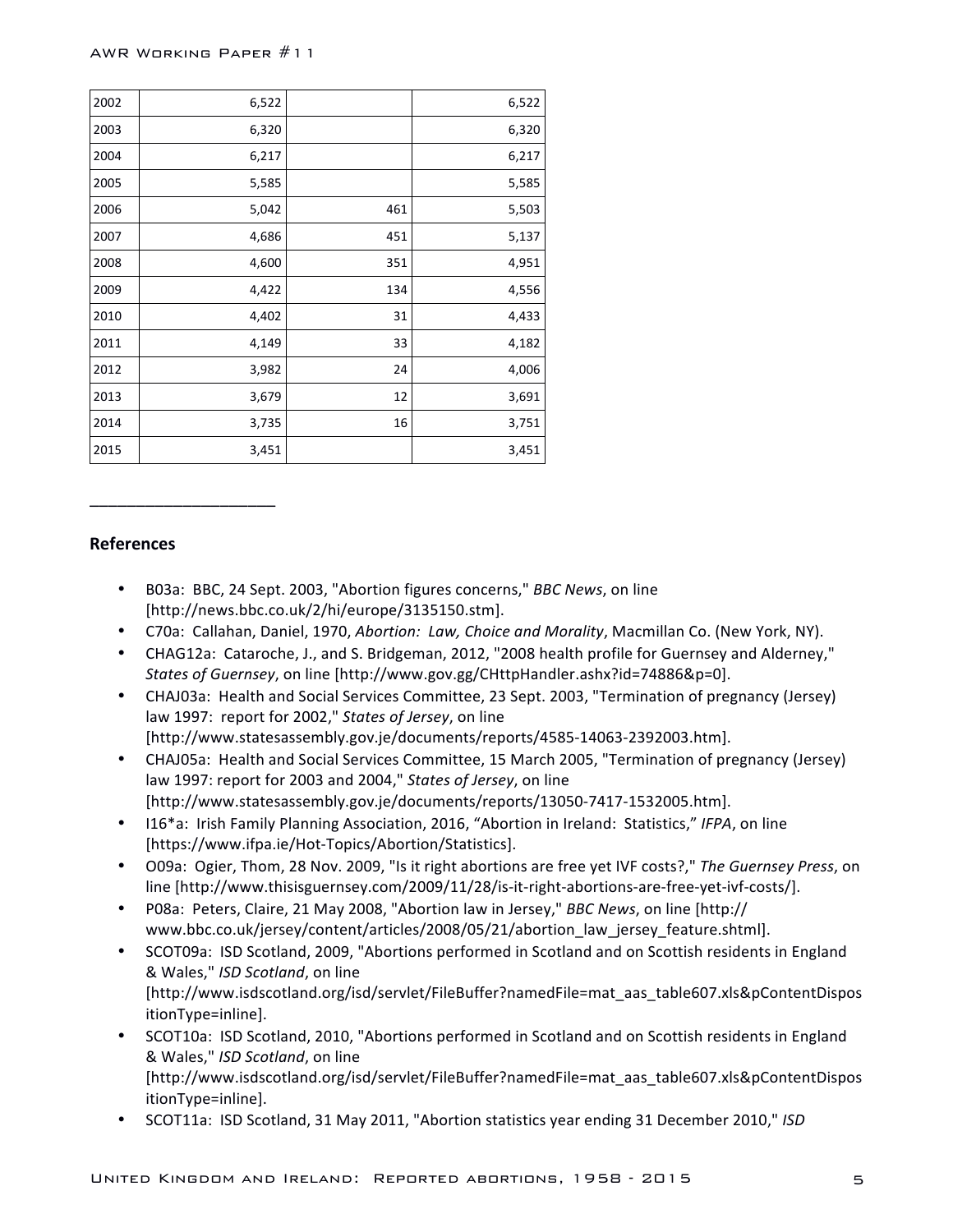*Scotland*, on line [http://www.isdscotland.scot.nhs.uk/Health-Topics/Sexual-Health/Publications/2011- 05-31/2011-05-31-Abortions-Summary.pdf?92754763365].

- SCOT13<sup>\*</sup>: ISD Scotland, 2013, "Abortion statistics year ending 31 December 2012," *ISD Scotland*, on line [http://www.isdscotland.scot.nhs.uk/].
- SCOT14\*: ISD Scotland, 2014, "Abortion statistics year ending 31 December 2013," *ISD Scotland*, on line [http://www.isdscotland.scot.nhs.uk/].
- SCOT16<sup>\*</sup>: ISD Scotland, 2016, "Abortion statistics year ending 31 December 2015," *ISD Scotland*, on line [http://www.isdscotland.scot.nhs.uk/].
- UK00a: Office for National Statistics, 2000, "Abortion Statistics: Legal abortions carried out under the 1967 Abortion Act in England and Wales, 1999," National Statistics, on line [http://www.statistics.gov.uk/downloads/theme\_health/AB26\_1999/ab26\_1999.pdf].
- UK01a: Office for National Statistics, 2001, "Abortion Statistics: Legal abortions carried out under the 1967 Abortion Act in England and Wales, 2000," National Statistics, on line [http://www.statistics.gov.uk/downloads/theme\_health/AB27/AB\_No27\_V1.pdf].
- UK02a: Office for National Statistics, 2002, "Abortion Statistics: Legal abortions carried out under the 1967 Abortion Act in England and Wales, 2001," National Statistics, on line [http://www.statistics.gov.uk/downloads/theme\_health/AB28\_2001/AB28\_2001.pdf].
- UK03a: Department of Health, 30 Oct. 2003, "Abortion Statistics: Legal abortions carried out under the 1967 Abortion Act in England and Wales, 2002," *Department of Health*, on line [http://www.dh.gov.uk/assetRoot/04/08/00/59/04080059.PDF].
- UK04a: Department of Health, Aug. 2004, "Abortion Statistics: Legal abortions carried out under the 1967 Abortion Act in England and Wales, 2003," Department of Health, on line [http://www.dh.gov.uk/assetRoot/04/11/66/26/04116626.pdf].
- UK05a: Department of Health, 27 July 2005, "Abortion Statistics: Legal abortions carried out under the 1967 Abortion Act in England and Wales, 2004," *Department of Health*, on line [http://www.dh.gov.uk/assetRoot/04/11/75/74/04117574.pdf].
- UK06a: Department of Health, 4 July 2006, "Abortion Statistics: Legal abortions carried out under the 1967 Abortion Act in England and Wales, 2005," Department of Health, on line [http://www.dh.gov.uk/assetRoot/04/13/68/59/04136859.pdf].
- UK06b: U.K. Parliament, 19 April 2006, "Abortion," *Parliament*, on line [http://www. publications.parliament.uk/pa/cm200506/cmhansrd/cm060419/text/60419w22.htm].
- UK07a: Government Statistical Service, 19 June 2007, "Statistical Bulletin: Abortion Statistics, England and Wales: 2006," *Department of Health*, on line [http://www.dh.gov.uk/ prod\_consum\_dh/idcplg?IdcService=GET\_FILE&dID=142305&Rendition=Web].
- UK08a: Government Statistical Service, June 2008, "Statistical Bulletin: Abortion Statistics, England and Wales: 2007," Department of Health, on line [http://www.dh.gov.uk/ prod\_consum\_dh/idcplg?IdcService=GET\_FILE&dID=142305&Rendition=Web].
- UK09a: Government Statistical Service, May 2009, "Statistical Bulletin: Abortion Statistics, England and Wales: 2008," *Department of Health*, on line [http://www.dh.gov.uk/ prod\_consum\_dh/groups/dh\_digitalassets/documents/digitalasset/dh\_099714.pdf].
- UK10a: Government Statistical Service, May 2010, "Statistical Bulletin: Abortion Statistics, England and Wales: 2009," Department of Health, on line [http://www.dh.gov.uk/ prod\_consum\_dh/groups/dh\_digitalassets/documents/digitalasset/dh\_116336.pdf].
- UK11a: Department of Health, May 2011, "Abortion Statistics, England and Wales: 2010," Department of Health, on line [http://www.dh.gov.uk/prod\_consum\_dh/groups/ dh\_digitalassets/documents/digitalasset/dh\_127202.pdf].
- UK12a: Government Statistical Service, May 2012, "Statistical Bulletin: Abortion Statistics, England and Wales: 2011," *Department of Health*, on line [https://www.wp.dh.gov.uk/transparency/files/2012/05/Commentary1.pdf].